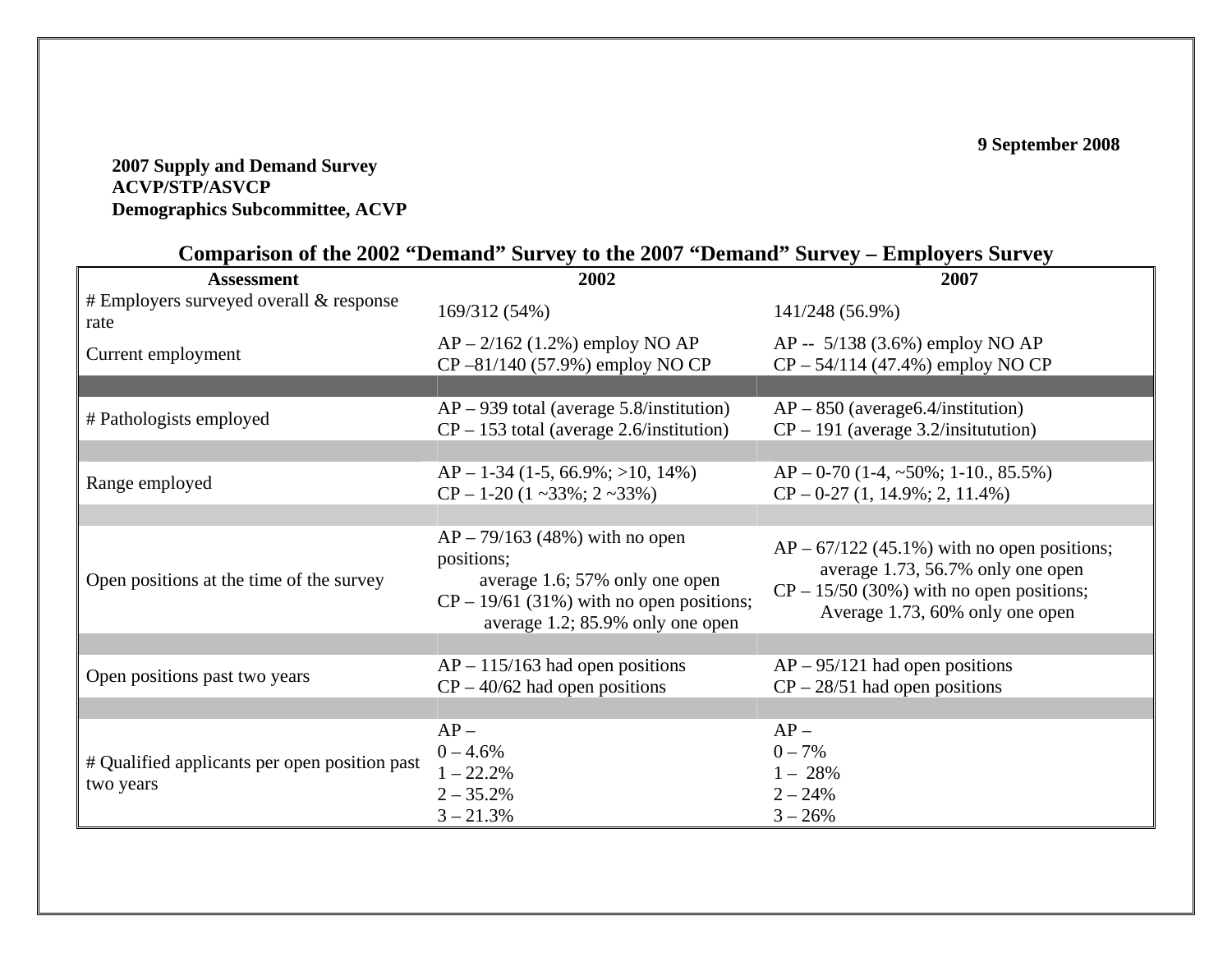|                                         | $4+ - 16.7%$                             | $4+ - 16%$                                |
|-----------------------------------------|------------------------------------------|-------------------------------------------|
|                                         |                                          |                                           |
|                                         | $CP -$                                   | $CP -$                                    |
|                                         | $0 - 7.5%$                               | $0 - 26%$                                 |
|                                         | $1 - 42.5%$                              | $1 - 19%$                                 |
|                                         | $2 - 22.5%$                              | $2 - 30%$                                 |
|                                         | $3 - 12.5%$                              | $3 - 22%$                                 |
|                                         | $4+ -15.0%$                              | $4+ - 4%$                                 |
|                                         |                                          |                                           |
|                                         | $AP -$                                   | $AP -$                                    |
|                                         | $<3 - 7\%$                               | $<$ 3 – 6%                                |
|                                         | $3 - 6 - 29%$                            | $3-6 - 14%$                               |
|                                         | $7-12-38%$                               | $7 - 12 - 37%$                            |
|                                         | $13 - 18 - 19%$                          | $13 - 18 - 27%$                           |
|                                         | $>18 - 7$                                | $>18 - 17\%$                              |
| Average time to fill positions (months) | $CP -$                                   | $CP -$                                    |
|                                         | $<$ 3 - 0%                               | $<3 - 2\%$                                |
|                                         | $3 - 6 - 19%$                            | $3 - 6 - 17%$                             |
|                                         | $7-12-56%$                               | $7 - 12 - 48%$                            |
|                                         | $13-18-13%$                              | $13 - 18 - 22%$                           |
|                                         | $>18 - 11\%$                             | $>18 - 11\%$                              |
|                                         |                                          |                                           |
|                                         | $AP -$                                   | $AP -$                                    |
|                                         | 2002-2003: 53% with open positions; 1.5  | 2008-2009: 69.3% with open positions; 1.6 |
|                                         | openings/institution; 120 total open     | openings/institution; 131 total open      |
|                                         | 2004-2007: 80.5% with open               | 2010-2013: 77.9% with open positions; 1.8 |
|                                         | positions; 1.9 openings/institution; 227 | openings/institution; 161 total open      |
| Anticipated job openings                | total open                               |                                           |
|                                         | 2008-2011: 75.2% with open               |                                           |
|                                         | positions; 2.3 openings/institution; 212 |                                           |
|                                         | total open                               |                                           |
|                                         |                                          |                                           |
|                                         |                                          |                                           |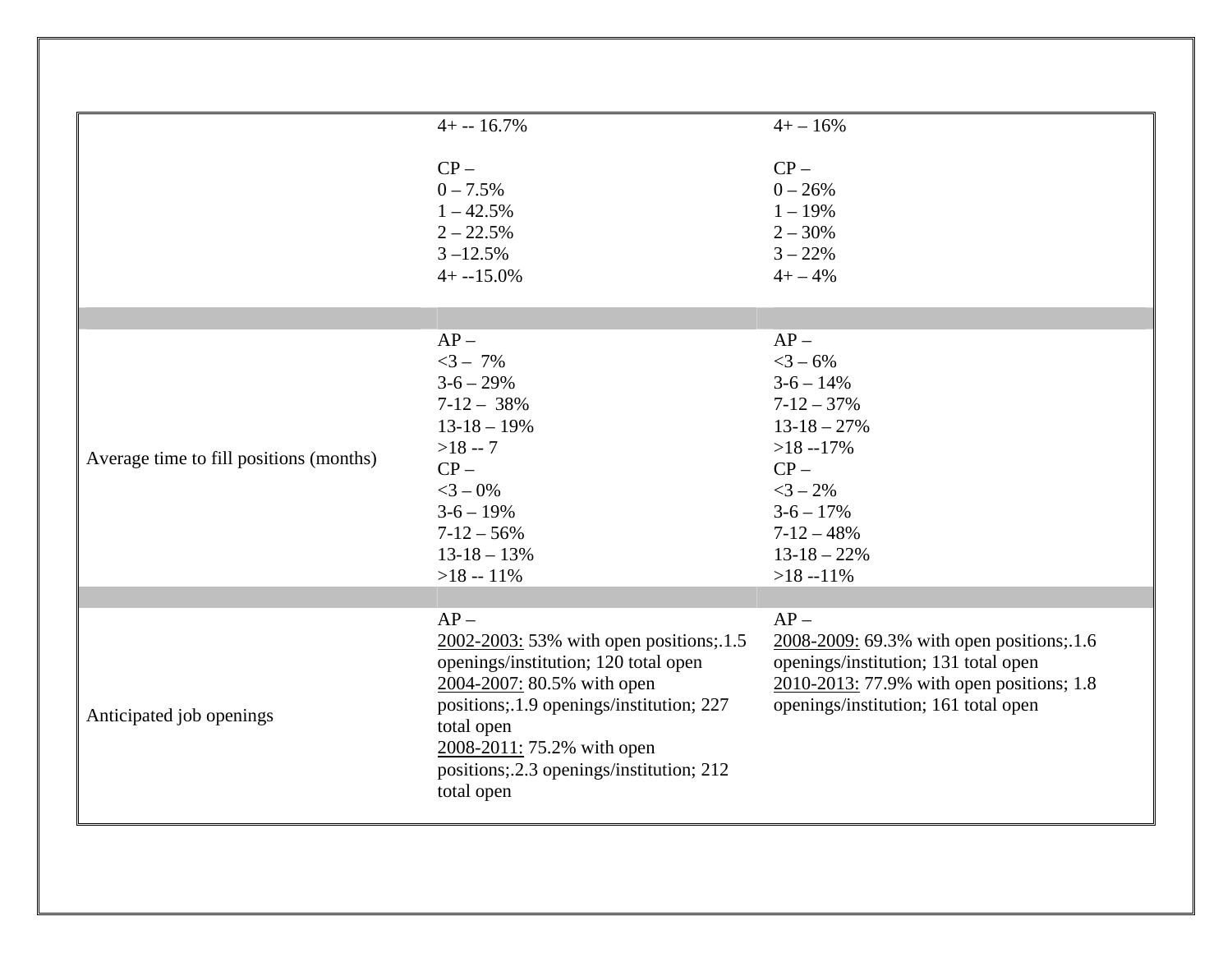|                             | $CP-$<br>2002-2003: 42.6% with open positions;<br>1.0 openings/institution; 20 total open<br>2004-2007: 77.4% with open positions;<br>1.2 openings/institution; 50 total open<br>$2008 - 2011$ : 56.1% with open positions;<br>1.3 openings/institution; 40 total open                                                               | CP-<br>2008-2009: 38% with open positions; 1.8<br>openings/institution; 34 total open<br>2010-2013: 68.1% with open positions; 1.4<br>openings/institution; 44 total open                                           |
|-----------------------------|--------------------------------------------------------------------------------------------------------------------------------------------------------------------------------------------------------------------------------------------------------------------------------------------------------------------------------------|---------------------------------------------------------------------------------------------------------------------------------------------------------------------------------------------------------------------|
|                             |                                                                                                                                                                                                                                                                                                                                      |                                                                                                                                                                                                                     |
| Openings due to retirements | $AP -$<br>$2002 - 2003$ : 30.1% with openings due to<br>retirement; 1.3 average/institution; 40<br>openings total<br>2004-2007: 61.0% with openings due to<br>retirement; 1.5 average/institution; 113<br>openings total<br>$2008 - 2011$ : 71.7% with openings due to<br>retirement; 1.8 average/institution; 153<br>openings total | $AP -$<br>2008-2009: 29.6% with openings due to<br>retirement; 1.5 average/institution; 47 openings<br>total<br>2010-2013: 52.2% with openings due to<br>retirement; 1,8 average/institution; 107 openings<br>total |
|                             | $CP-$<br>2002-2003: 12.5% with openings due to<br>retirement; 1.0 average/institution; 4<br>openings total<br>$2004 - 2007$ : 42.5% with openings due to<br>retirement; 1.1 average/institution; 19<br>openings total<br>2008-2011: 42.4% with openings due to<br>retirement; 1.1 average/institution; 15<br>openings total          | CP-<br>2008-2009: 15% with openings due to<br>retirement; 1.0 average/institution; 6 openings<br>total<br>$2010-2013$ : 44.2% with openings due to<br>retirement; 1.2 average/institution; 22 openings<br>total     |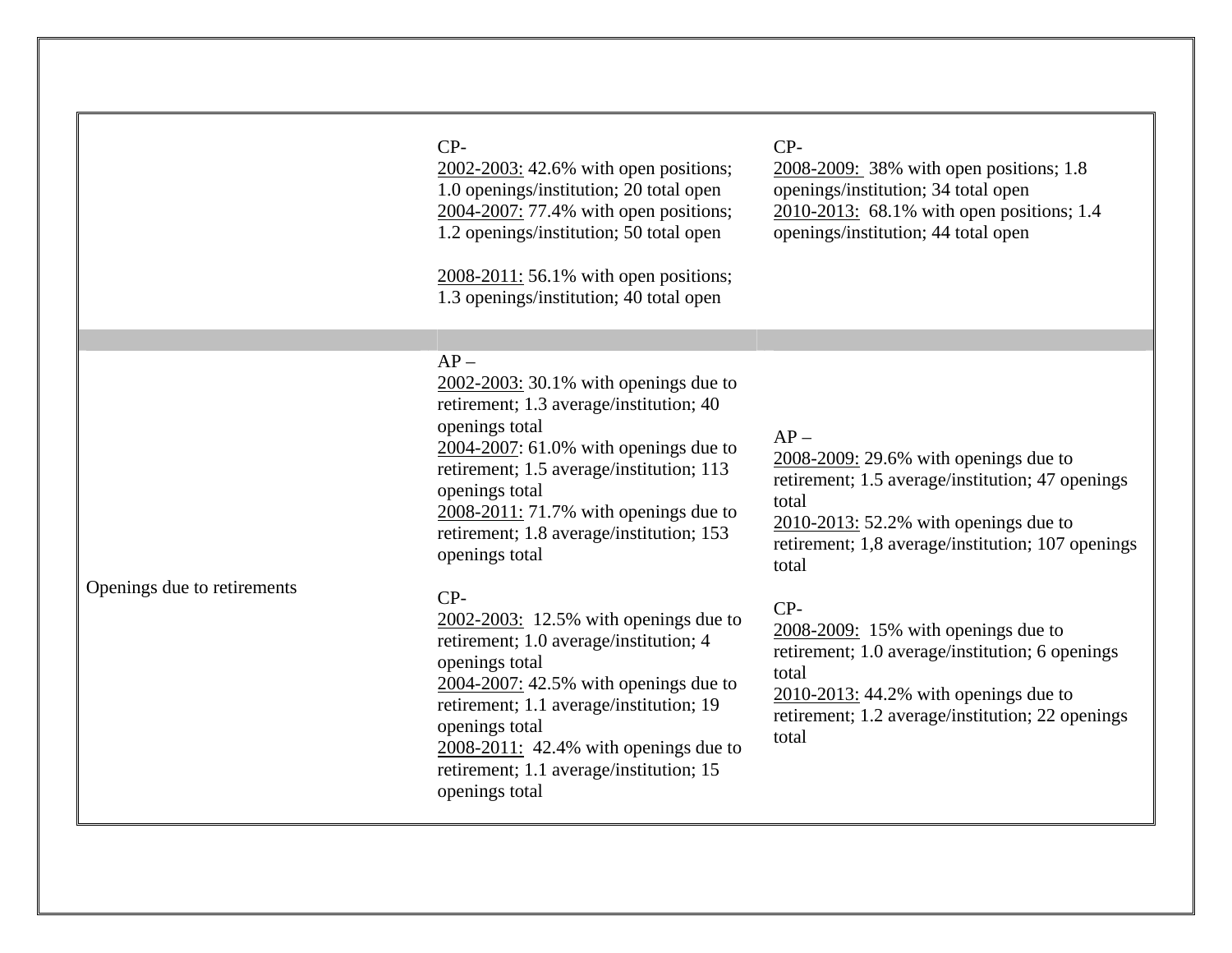|                                       | $AP - (estimated)$                                 | $AP -$                                             |
|---------------------------------------|----------------------------------------------------|----------------------------------------------------|
|                                       | ACVP eligibility: 56%                              | ACVP eligibility: 54.1%                            |
|                                       | ACVP boards: 47%                                   | ACVP boards: 21.5%                                 |
|                                       | Residency training: 42%                            | Residency training: 50.0%                          |
|                                       | PhD:28%                                            | PhD:20%                                            |
|                                       | Other:18%                                          | Other:17%                                          |
|                                       | ECVP boards: 3%                                    | ECVP boards: 3.3%                                  |
| Minimum requirements for position (%) |                                                    |                                                    |
|                                       | $CP - (estimated)$                                 | $CP -$                                             |
|                                       | ACVP eligibility: 67%                              | ACVP eligibility: 60.8%                            |
|                                       | ACVP boards: 44%                                   | ACVP boards: 41.2%                                 |
|                                       | Residency training: 36%                            | Residency training: 50.5%                          |
|                                       | PhD: 36%                                           | PhD: 25.5%                                         |
|                                       | Other: `13%                                        | Other:8%                                           |
|                                       | ECVP boards: 3%                                    | ECVP boards: 3.9%                                  |
|                                       |                                                    |                                                    |
|                                       |                                                    |                                                    |
|                                       | $AP -$                                             | $AP -$                                             |
|                                       | 68% would hire non-boarded candidate               | 74% would hire non-boarded candidate               |
|                                       | 81.3% would require boards after hiring            | 85% would require boards after hiring              |
| Importance of ACVP certification      |                                                    |                                                    |
|                                       | $CP -$                                             | $CP -$                                             |
|                                       | 71% would hire non-boarded candidate               | 64% would hire non-boarded candidate               |
|                                       | 80% would require boards after hiring              | 91.3% would require boards after hiring            |
|                                       |                                                    |                                                    |
|                                       | $AP -$                                             | $AP -$                                             |
|                                       | It depends 9%                                      | It depends 24%                                     |
|                                       | Very important 27%                                 | Very important 19%                                 |
| Importance of PhD                     | Somewhat important 25%                             | Somewhat important 13%                             |
|                                       | Not very important 19%<br>Not important at all 20% | Not very important 18%<br>Not important at all 23% |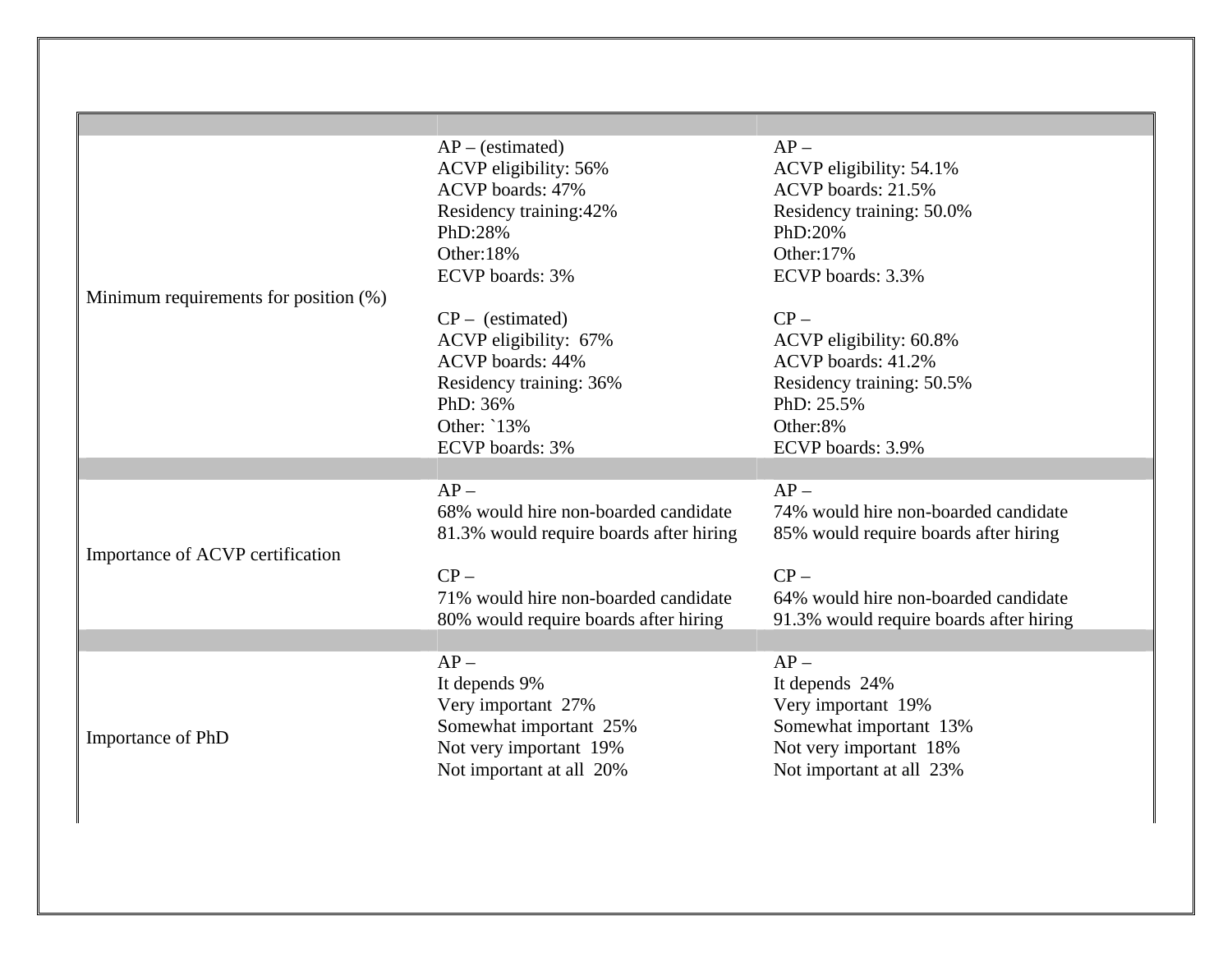| $CP -$                             | $CP -$                                                                                     |
|------------------------------------|--------------------------------------------------------------------------------------------|
| It depends 5%                      | It depends 15%                                                                             |
| Very important 37%                 | Very important 22%                                                                         |
| Somewhat important 27%             | Somewhat important 20%                                                                     |
| Not very important 13%             | Not very important 16%                                                                     |
| Not important at all 18%           | Not important at all 24%                                                                   |
| $AP - (estimate from graph)$       | $AP -$                                                                                     |
| Lack of job security 5%            | Lack of job security 7%                                                                    |
| Lack of challenge 7%               | Lack of challenge 5%                                                                       |
| Lack of growth opportunity 12%     | Lack of growth opportunity 15%                                                             |
| Other 13%                          | Other 22%                                                                                  |
| Geographic location 28%            | Geographic location 37%                                                                    |
| Job too demanding 31%              | Job too demanding 24%                                                                      |
| Salary 67%                         | Salary 59%                                                                                 |
| Limited # qualified applicants 78% | Limited # qualified applicants 76%                                                         |
| $CP - (estimate from graph)$       | $CP -$                                                                                     |
| Lack of job security 5%            | Lack of job security 6%                                                                    |
| Lack of challenge 2%               | Lack of challenge 6%                                                                       |
| Lack of growth opportunity 5%      | Lack of growth opportunity 2%                                                              |
| Other 12%                          | Other 10%                                                                                  |
| Geographic location 32%            | Geographic location 33%                                                                    |
| Job too demanding 36%              | Job too demanding 24%                                                                      |
| Salary 58%                         | Salary 43%                                                                                 |
| Limited # qualified applicants 82% | Limited # qualified applicants 63%                                                         |
|                                    |                                                                                            |
| Lack of job security 2.5%          | $AP -$<br>Lack of job security 2%<br>Lack of challenge 1%<br>Lack of growth opportunity 1% |
|                                    | $AP -$<br>Lack of growth opportunity 2%                                                    |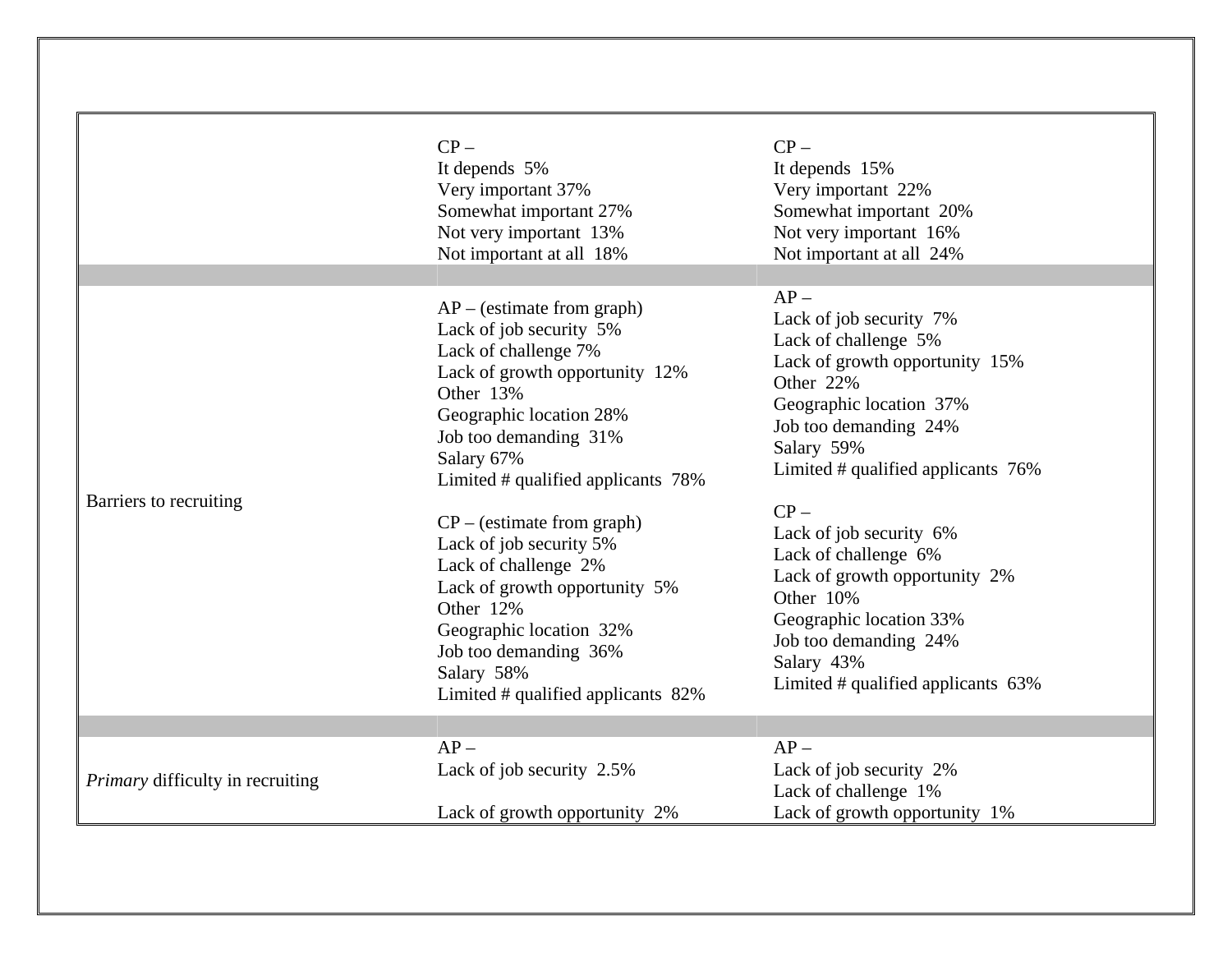|                                           | Other 11%                          | Other 15%                          |
|-------------------------------------------|------------------------------------|------------------------------------|
|                                           | Geographic location 7%             | Geographic location 8%             |
|                                           | Job too demanding 2.5%             | Job too demanding 2%               |
|                                           | Salary 25%                         | Salary 29%                         |
|                                           | Limited # qualified applicants 50% | Limited # qualified applicants 42% |
|                                           | $CP -$                             | $CP -$                             |
|                                           | Lack of job security 2%            | Lack of job security 3%            |
|                                           |                                    | Lack of challenge 0%               |
|                                           | Lack of growth opportunity 4%      | Lack of growth opportunity 0%      |
|                                           | Other 6%                           | Other 14%                          |
|                                           | Geographic location 2%             | Geographic location 11%            |
|                                           | Job too demanding 2%               | Job too demanding 5%               |
|                                           | Salary 18%                         | Salary 19%                         |
|                                           | Limited # qualified applicants 65% | Limited # qualified applicants 49% |
|                                           |                                    |                                    |
|                                           |                                    |                                    |
|                                           | $AP -$                             | $AP -$                             |
|                                           | Too many 1%                        | Too many 0%                        |
|                                           | Right number 24%                   | Right number 12%                   |
|                                           | Not enough 75%                     | Not enough 88%                     |
| # pathologists being trained              |                                    |                                    |
|                                           | $CP -$                             | $CP -$                             |
|                                           | Too many 0%                        | Too many 0%                        |
|                                           | Right number 20%                   | Right number 22%                   |
|                                           | Not enough 80%                     | Not enough 78%                     |
|                                           |                                    |                                    |
|                                           | $AP -$                             | $AP -$                             |
|                                           | Fewer 56%                          | Fewer 46%                          |
|                                           | Same 40%                           | Same 50%                           |
| Qualified applicants vs. five years prior | More 4%                            | More 4%                            |
|                                           |                                    |                                    |
|                                           |                                    |                                    |